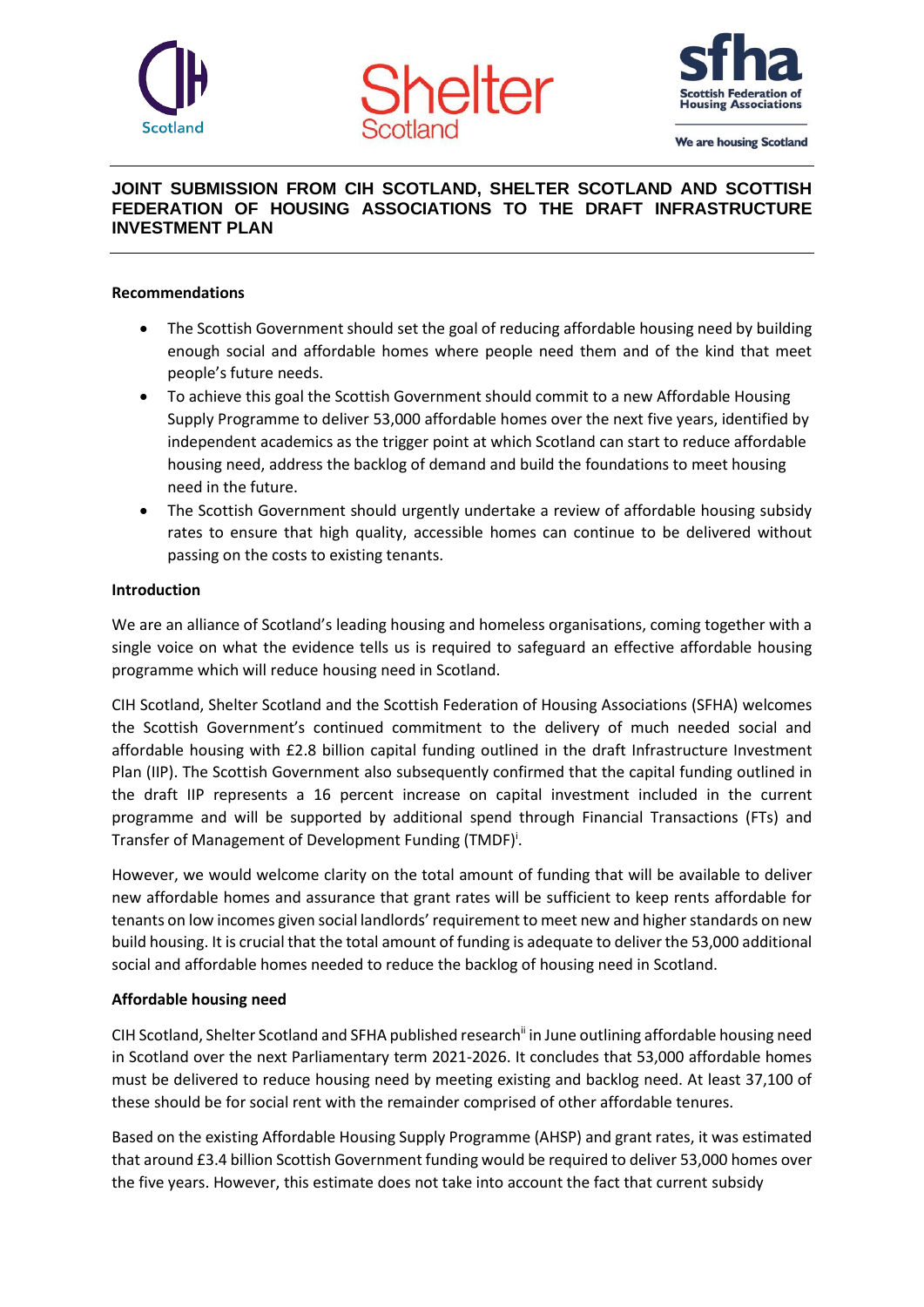





We are housing Scotland

rates are still proportionately lower than they have been in the past and that new homes will have to be delivered to higher standards to meet climate change targets, provide better accessibility and ensure that homes are more flexible to allow for working and studying from home when needed.

Affordable housing subsidy rates should be urgently revised to ensure that new homes can be delivered while keeping rents affordable for tenants.

## **Affordable housing subsidy rates**

The average Scottish Government subsidy rates for affordable housing were cut significantly following the economic downturn making it extremely difficult to build affordable homes. A review undertaken by the 2015 Subsidy Working Group<sup>ii</sup> led to an increase in grant rates from 2016 which has helped to increase affordable housing supply and would have fulfilled the Scottish Government's target to deliver 50,000 affordable homes over the current Parliamentary term if Covid-19 had not stalled construction.

Table 1 below demonstrates that while subsidy rates have increased, they still remain lower than prerecession rates.

**Table1: Average Scottish Government grant rate % for housing association properties 2007-08 to present (grant as a % of total cost)** 



*Source: 2007/08 – 2014/15 data published by Scottish Parliament Information Centre (SPICE)iv and current average subsidy rates published by Audit Scotland<sup>v</sup>*

Current subsidy rates also vary significantly between housing associations and local authorities. The benchmark subsidy rate for local authorities is around 25 percent lower than for housing associations.

The Scottish Government assumptions underpinning this difference in subsidy should be considered as part of a comprehensive review of subsidy rates.

The difference between subsidy and the cost of delivery is paid for through borrowing which is ultimately serviced by tenants' rent. Rent increases above inflation in the social rented sector in recent